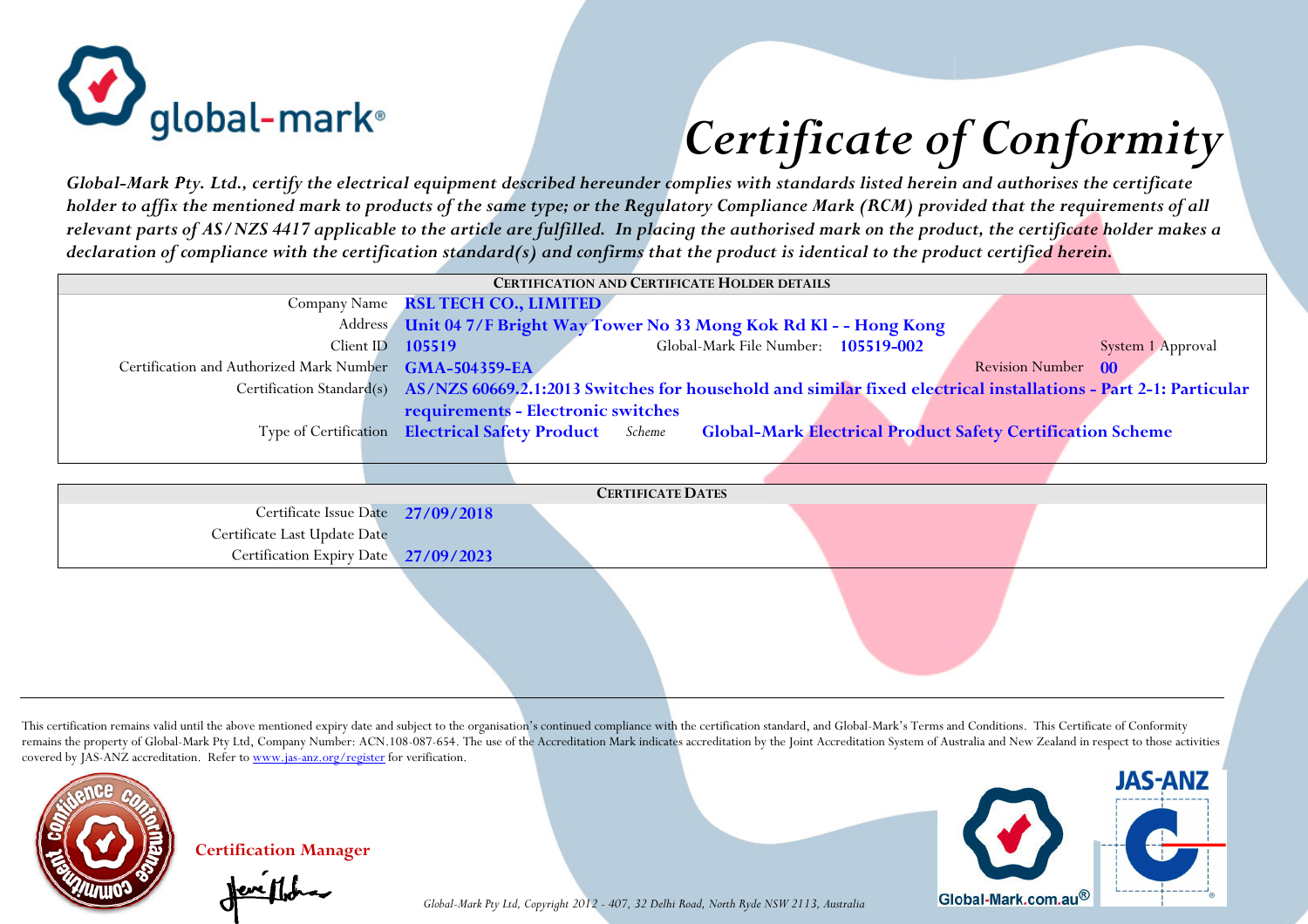

## *Certificate of Conformity*

| <b>CERTIFIED ELECTRICAL EQUIPMENT</b> |                            |                   |                     |                                                                                        |  |  |
|---------------------------------------|----------------------------|-------------------|---------------------|----------------------------------------------------------------------------------------|--|--|
| <b>Declared Article</b>               | <b>Product Description</b> | <b>Trade Name</b> | <b>Model Number</b> | Rating                                                                                 |  |  |
| <b>Wall Switch</b>                    | Smart Switch one gang      | <b>SRL</b>        | SRL-1WR             | 230-240V~, 50Hz, MAX 1000W, with RF 433 module, white color                            |  |  |
| <b>Wall Switch</b>                    | Smart Switch two gang      | <b>SRL</b>        | SRL-2WR             | $230-240V$ , 50Hz,<br>MAX 2000W (1000W/gang), with RF 433 module, white color          |  |  |
| <b>Wall Switch</b>                    | Smart Switch three gang    | <b>SRL</b>        | SRL-3WR             | $230-240V$ , $50Hz$ ,<br>MAX 3000W (1000W/gang), with RF 433 module, white color       |  |  |
| <b>Wall Switch</b>                    | Smart Switch four gang     | <b>SRL</b>        | SRL-4WR             | 230-240V~, 50Hz,<br>MAX 4000W (1000W/gang), with RF 433 module, white color            |  |  |
| <b>Wall Switch</b>                    | Smart Switch one gang      | <b>SRL</b>        | SRL-1WW             | 230-240V~, 50Hz, MAX 1000W, with 2.4G wifi module, white color                         |  |  |
| <b>Wall Switch</b>                    | Smart Switch two gang      | <b>SRL</b>        | SRL-2WW             | $230-240V^{\sim}, 50Hz,$<br>MAX 2000W (1000W/gang), with 2.4G wifi module, white color |  |  |
| <b>Wall Switch</b>                    | Smart Switch three gang    | <b>SRL</b>        | SRL-3WW             | $230-240V$ , 50Hz,<br>MAX 3000W (1000W/gang), with 2.4G wifi module, white color       |  |  |
| <b>Wall Switch</b>                    | Smart Switch four gang     | <b>SRL</b>        | SRL-4WW             | $230-240V$ , 50Hz,<br>MAX 4000W (1000W/gang), with 2.4G wifi module, white color       |  |  |
| <b>Wall Switch</b>                    | Smart Switch four gang     | <b>SRL</b>        | <b>SRL-FWR</b>      | $230-240V$ , $50Hz$ ,<br>MAX 4000W (1000W/gang), with RF 433 module, white color       |  |  |
| <b>Wall Switch</b>                    | Smart Switch four gang     | <b>SRL</b>        | <b>SRL-FWW</b>      | $230-240V$ , $50Hz$ ,<br>MAX 4000W (1000W/gang), with 2.4G wifi module, white color    |  |  |
|                                       |                            |                   |                     |                                                                                        |  |  |
| <b>RELEVANT TRADEMARK (S)</b>         |                            |                   |                     |                                                                                        |  |  |

This certification remains valid until the above mentioned expiry date and subject to the organisation's continued compliance with the certification standard, and Global-Mark's Terms and Conditions. This Certificate of Con remains the property of Global-Mark Pty Ltd, Company Number: ACN.108-087-654. The use of the Accreditation Mark indicates accreditation by the Joint Accreditation System of Australia and New Zealand in respect to those act covered by JAS-ANZ accreditation. Refer to www.jas-anz.org/register for verification.



**Certification Manager** 



*Global-Mark Pty Ltd, Copyright 2012 - 407, 32 Delhi Road, North Ryde NSW 2113, Australia*